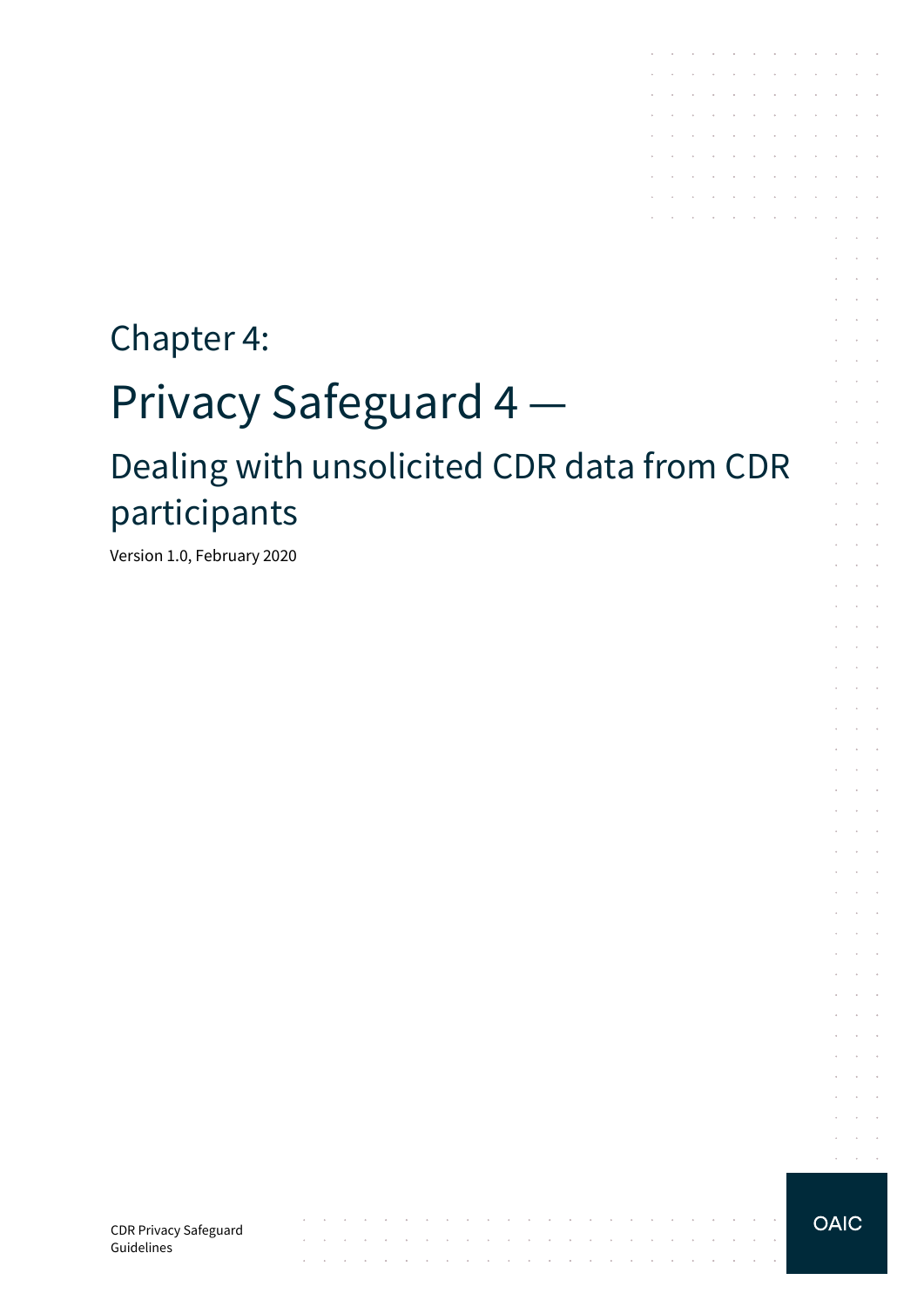### **Contents**

| Key points                                                                         | 3              |
|------------------------------------------------------------------------------------|----------------|
| What does Privacy Safeguard 4 say?                                                 | 3              |
| Why is it important?                                                               | 3              |
| Who does Privacy Safeguard 4 apply to?                                             | 3              |
| How does Privacy Safeguard 4 interact with the Privacy Act and APP 4?              | 4              |
| <b>Unsolicited CDR data</b>                                                        | $\overline{4}$ |
| In what circumstances does Privacy Safeguard 4 apply?                              | 5              |
| Meaning of 'purportedly under the CDR Rules'                                       | 5              |
| Meaning of 'not as the result of seeking to collect that data under the CDR Rules' | 5              |
| What is the obligation to destroy unsolicited data?                                | 6              |
| 'Destroy'                                                                          | 6              |
| As soon as practicable                                                             | 6              |
| Not required to retain the data                                                    | 6              |
| How does Privacy Safeguard 4 interact with the other privacy safeguards?           | 6              |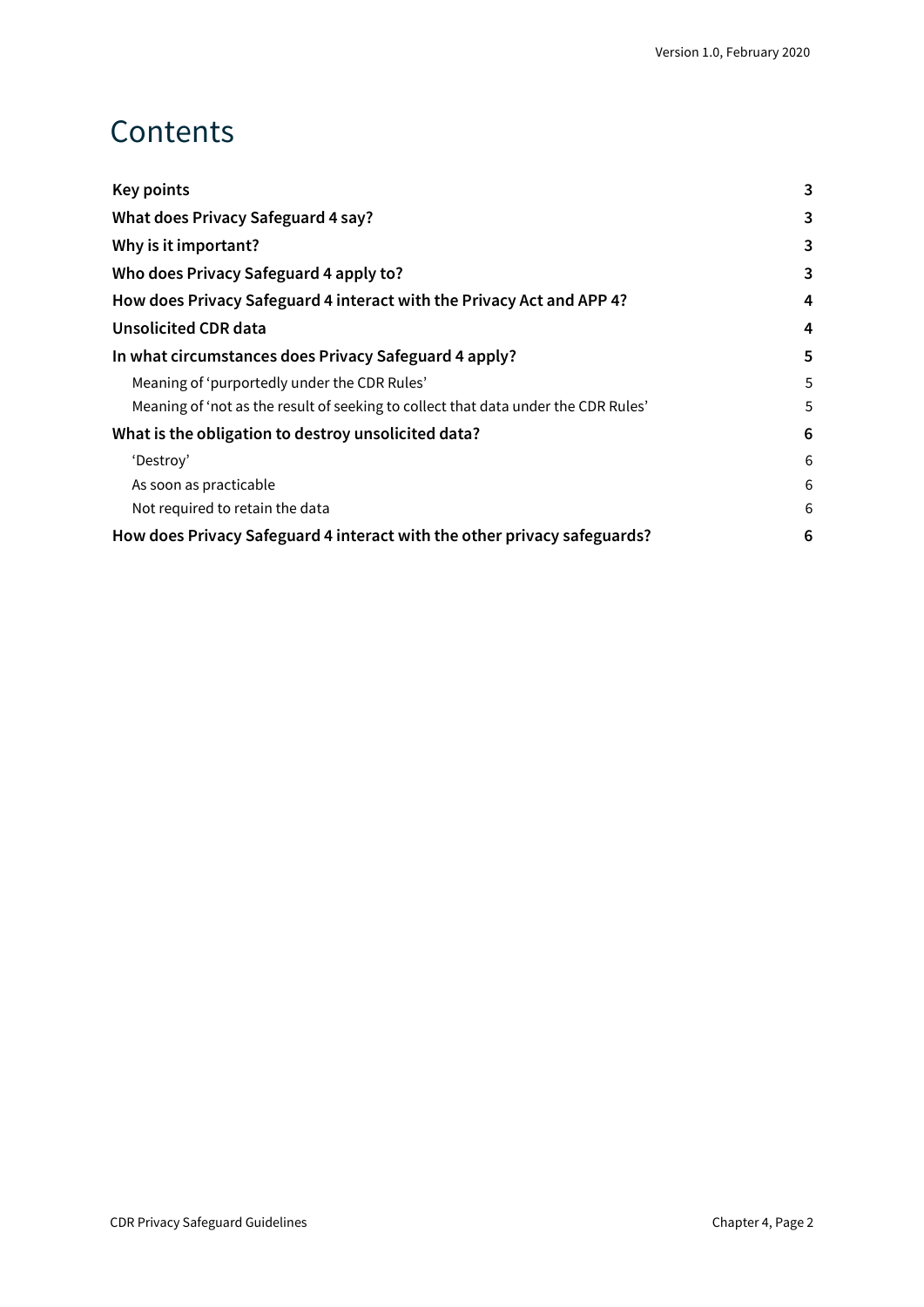### <span id="page-2-0"></span>**Key points**

• Privacy Safeguard 4 requires an accredited person to destroy unsolicited consumer data right (CDR) data that the entity collects and is not required to retain by law or court/tribunal order.

### <span id="page-2-1"></span>**What does Privacy Safeguard 4 say?**

- $4.1$ The privacy safeguards distinguish between an accredited person collecting solicited CDR data (Privacy Safeguard 3) and unsolicited CDR data (Privacy Safeguard 4).
- $4.2$ Privacy Safeguard 4 requires an accredited person to, as soon as practicable destroy CDR data that the person has collected from a CDR participant, purportedly under the consumer data rules (CDR Rules), where the accredited person has not sought to collect that particular data and is not required to retain it by or under an Australian law or court/tribunal order.<sup>[1](#page-2-4)</sup>
- $4.3$ This obligation applies regardless of whether the accredited person collects the CDR data directly from a data holder or indirectly through a designated gateway.<sup>[2](#page-2-5)</sup>

## <span id="page-2-2"></span>**Why is it important?**

- 4.4 The objective of Privacy Safeguard 4 is to ensure that CDR data collected by an accredited person is afforded appropriate privacy protection, even where the accredited person has not solicited the CDR data.
- 4.5 Privacy Safeguard 4 requires accredited persons to destroy CDR data they have collected but not requested, unless an exception applies. This destruction requirement strengthens the protections for consumers under the CDR regime and ensures that accredited persons cannot retain unsolicited CDR data unless another Australian law or court/tribunal order requires them to.

### <span id="page-2-3"></span>**Who does Privacy Safeguard 4 apply to?**

- 4.6 Privacy Safeguard 4 applies to accredited persons. It does not apply to data holders or designated gateways.
- 4.7 Data holders and designated gateways must ensure that they are adhering to their obligations under the *Privacy Act 1988* (Privacy Act) and Australian Privacy Principle (APP) 4 when dealing with unsolicited personal information.

<span id="page-2-4"></span> $1$  Section 56EG(1) of the Competition and Consumer Act. Note: The privacy safeguards only apply to CDR data for which there are one or more consumers (section 56EB(1) of the Competition and Consumer Act). This means that Privacy Safeguard 4 does not require an accredited person to destroy unsolicited CDR data for which there is no consumer (for instance, unrequested information about a product).

<span id="page-2-5"></span><sup>2</sup> Section 56EG(2) of the Competition and Consumer Act.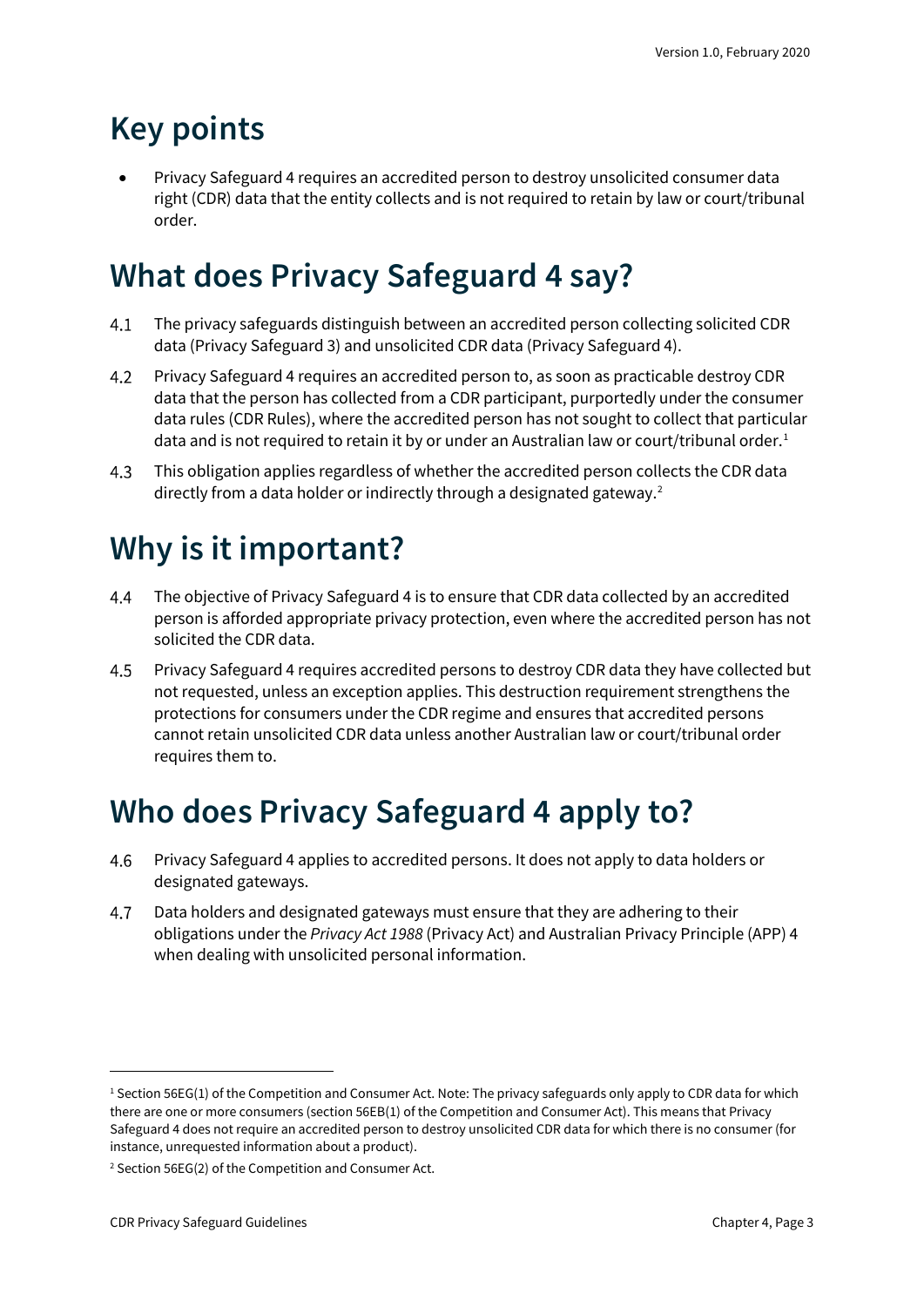### <span id="page-3-0"></span>**How does Privacy Safeguard 4 interact with the Privacy Act and APP 4?**

- 4.8 It is important to understand how Privacy Safeguard 4 interacts with the Privacy Act and APPs.[3](#page-3-2)
- 4.9 APP 4 applies to unsolicited personal information. APP 4 requires an APP entity to destroy or de-identify unsolicited personal information it receives if the entity determines that it could not have collected the information under APP 3.[4](#page-3-3)

| <b>CDR Entity</b>                                | Privacy protections that apply in the CDR context                                                    |
|--------------------------------------------------|------------------------------------------------------------------------------------------------------|
| Accredited person /<br>accredited data recipient | <b>Privacy Safeguard 4 and APP 4</b>                                                                 |
|                                                  | Privacy Safeguard 4 applies to accredited persons from the point when<br>they collect CDR data.      |
|                                                  | APP 4 will continue to apply to personal information collected that is<br>not CDR data. <sup>5</sup> |
| <b>Designated gateway</b>                        | APP <sub>4</sub>                                                                                     |
|                                                  | Privacy Safeguard 4 does not apply to a designated gateway.                                          |
| Data holder                                      | APP <sub>4</sub>                                                                                     |
|                                                  | Privacy Safeguard 4 does not apply to a data holder.                                                 |

### <span id="page-3-1"></span>**Unsolicited CDR data**

- The term 'unsolicited' is used in the heading to Privacy Safeguard 4 and refers to CDR data collected by an accredited person who has not sought to collect that data under the CDR Rules.
- 4.11 An example of how an accredited person might collect such 'unsolicited' CDR data is where:
	- the accredited person makes a consumer data request on a consumer's behalf to collect CDR data from a data holder, in accordance with Privacy Safeguard 3 and CDR Rule 4.4
	- the data holder has or receives authorisation from the consumer, and
	- the data holder then discloses CDR data that includes data outside the scope of the consumer data request (and which may also be outside the data holder's authorisation).<sup>[6](#page-3-5)</sup>

<span id="page-3-2"></span><sup>3</sup> The Privacy Act includes 13 APPs that regulate the handling of personal information by certain organisations and Australian Government agencies (APP entities). See als[o Chapter B: Key concepts of the APP Guidelines.](https://www.oaic.gov.au/privacy/australian-privacy-principles-guidelines/chapter-b-key-concepts/)

<span id="page-3-3"></span><sup>4</sup> See Chapter 3: APP 3 – [Collection of solicited personal information](https://www.oaic.gov.au/privacy/australian-privacy-principles-guidelines/chapter-3-app-3-collection-of-solicited-personal-information/) of the APP Guidelines.

<span id="page-3-4"></span><sup>5</sup> All accredited persons are subject to the Privacy Act and the APPs in relation to information that is personal information but is not CDR data. See s 6E(1D) of the Privacy Act.

<span id="page-3-5"></span><sup>6</sup> In these circumstances the data holder may be in breach of APP 6 if personal information was disclosed outside the authorisation provided by the consumer.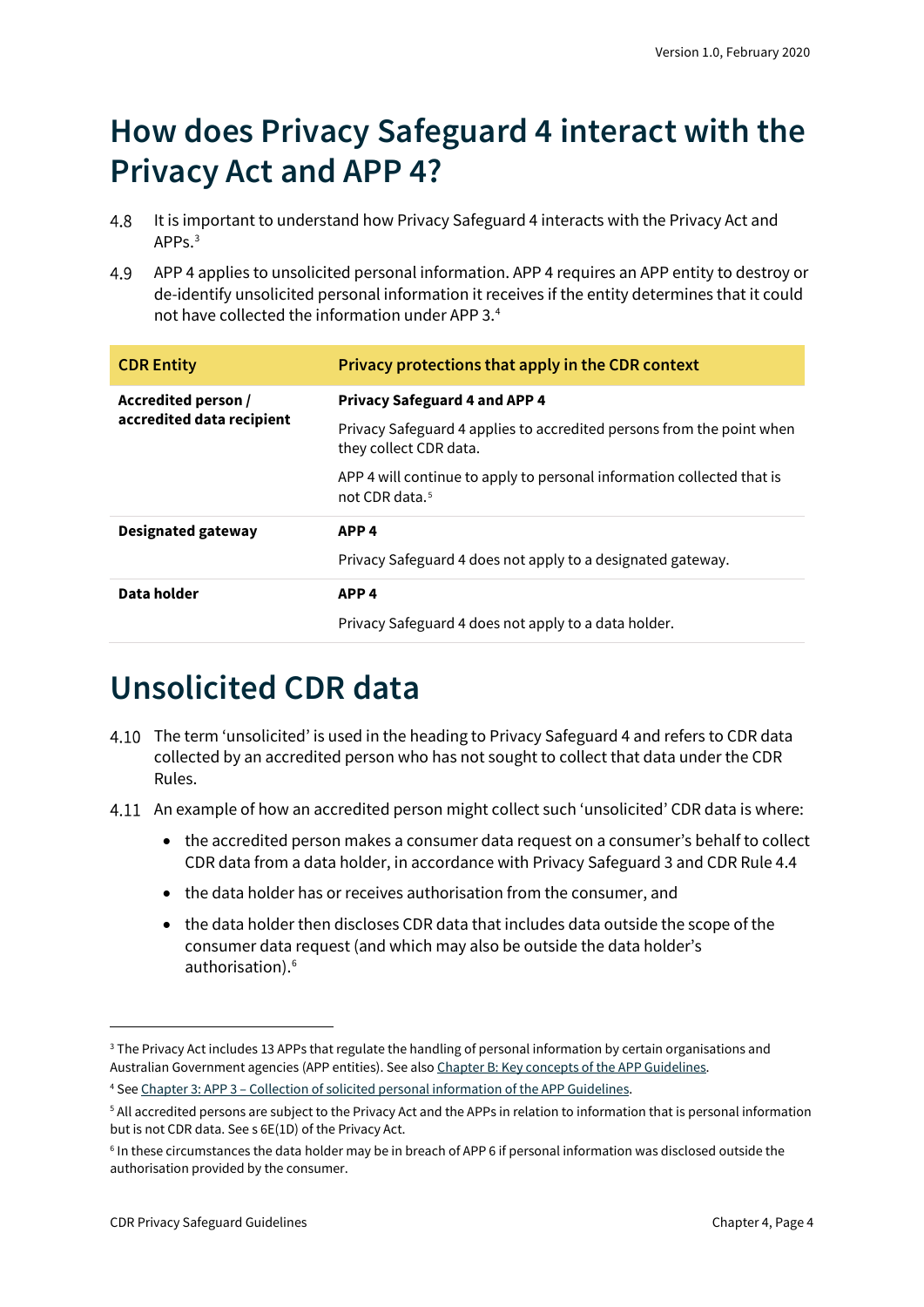A discussion of how an accredited person may properly seek to collect CDR data is contained in Chapter 3 [\(Privacy Safeguard 3\).](https://www.oaic.gov.au/consumer-data-right/cdr-privacy-safeguard-guidelines/chapter-3-privacy-safeguard-3-seeking-to-collect-cdr-data-from-cdr-participants)

### <span id="page-4-0"></span>**In what circumstances does Privacy Safeguard 4 apply?**

- Privacy Safeguard 4 applies to CDR data collected by an accredited person from a CDR participant:
	- purportedly under the CDR Rules, but
	- not as the result of seeking to collect that CDR data under the CDR Rules.<sup>[7](#page-4-3)</sup>

#### <span id="page-4-1"></span>**Meaning of 'purportedly under the CDR Rules'**

- Privacy Safeguard 4 applies to CDR data collected 'purportedly under the CDR Rules'<sup>[8](#page-4-4)</sup>
- 4.15 'Purportedly' in this context means that the mechanisms of the CDR rules appear to have been used but this did not validly occur because the accredited person did not, in fact, seek to collect the CDR data.

### <span id="page-4-2"></span>**Meaning of 'not as the result of seeking to collect that data under the CDR Rules'**

- Privacy Safeguard 4 applies to CDR data that is collected other than as a result of the accredited person seeking to collect it under the CDR Rules.<sup>[9](#page-4-5)</sup>
- In practice, Privacy Safeguard 4 will typically apply to CDR data received by the accredited person that is outside the scope of the accredited person's consumer data request to the data holder.

#### **Example**

Friedrich makes a valid request for Green Bank (an accredited person) to collect his CDR data. Green Bank then seeks to collect Friedrich's CDR data from Yellow Bank, a data holder for Friedrich's CDR data, through a consumer data request in accordance with the CDR Rules.

Yellow Bank mistakenly discloses Salome's CDR data to Green Bank, rather than Friedrich's data. A Green Bank employee realises the error and immediately arranges for the collected data to be destroyed, in compliance with Privacy Safeguard 4. The next day, Yellow Bank discloses Friedrich's CDR data pursuant to the consumer data request. Unfortunately, Yellow Bank also discloses data outside the scope of the request. *cont*

<span id="page-4-3"></span><sup>&</sup>lt;sup>7</sup> Section 56EG(1)(a) of the Competition and Consumer Act.

<span id="page-4-4"></span><sup>8</sup> Section 56EG(1)(a)(i) of the Competition and Consumer Act.

<span id="page-4-5"></span> $9$  Section 56EG(1)(a)(ii) of the Competition and Consumer Act.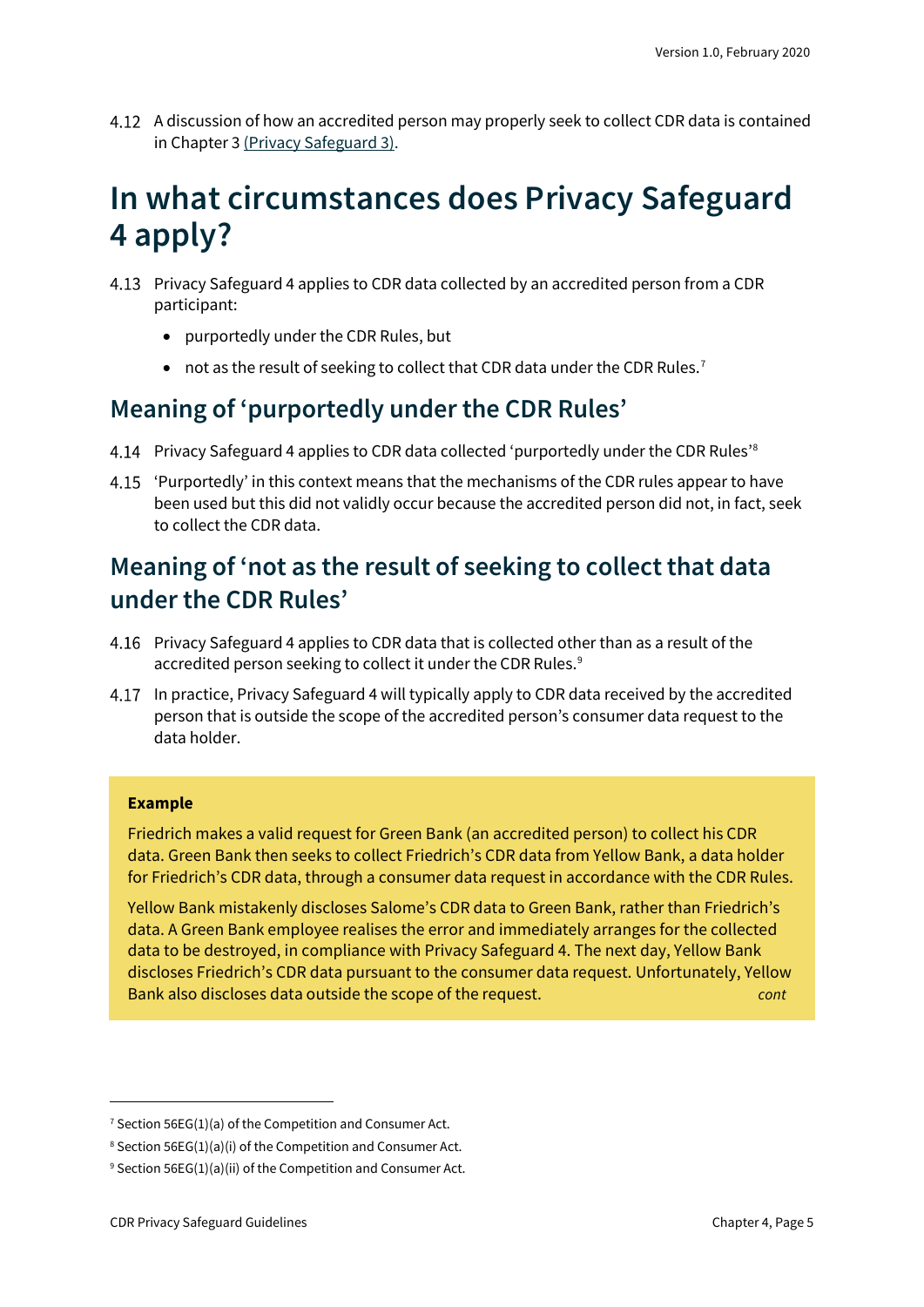Green Bank soon realises that additional CDR data outside the scope of the request has been disclosed to it, which it is not required to retain. However, Green Bank does not take any steps to destroy the additional data. Green Bank has likely breached Privacy Safeguard 4.

### <span id="page-5-0"></span>**What is the obligation to destroy unsolicited data?**

#### <span id="page-5-1"></span>**'Destroy'**

Privacy Safeguard 4 requires unsolicited CDR data to be 'destroyed'. Destruction of CDR data should follow the CDR data deletion process discussed in detail in Chapter 12 [\(Privacy](https://www.oaic.gov.au/consumer-data-right/cdr-privacy-safeguard-guidelines/chapter-12-privacy-safeguard-12-security-of-cdr-data-and-destruction-of-de-identification-of-redundant-cdr-data)  [Safeguard 12\).](https://www.oaic.gov.au/consumer-data-right/cdr-privacy-safeguard-guidelines/chapter-12-privacy-safeguard-12-security-of-cdr-data-and-destruction-of-de-identification-of-redundant-cdr-data)

#### <span id="page-5-2"></span>**As soon as practicable**

- Privacy Safeguard 4 requires unsolicited CDR data to be destroyed 'as soon as practicable'.
- The test of practicability is an objective test. It is the responsibility of the entity to be able to justify that it is not practicable to destroy unsolicited data promptly after its collection.
- Accredited persons should ensure that they have systems and processes to quickly recognise and review CDR data collected which is outside the scope of a consumer data request.
- In adopting a timetable that is 'practicable' an entity can take technical and resource considerations into account. However, it is the responsibility of the entity to justify any delay in destroying unsolicited CDR data.
- The timeframe in which an entity must destroy unsolicited CDR data begins at the time the entity becomes aware that the data was not solicited. How quickly an entity becomes aware of unsolicited CDR data may depend on its available technical and other resources.

#### <span id="page-5-3"></span>**Not required to retain the data**

- The obligation to destroy unsolicited data does not apply to CDR data that an entity is required to retain by or under an Australian law or court/tribunal order.<sup>[10](#page-5-5)</sup>
- The concept 'required by or under another Australian law or court/tribunal order' is discussed in Chapter B (Key concepts).

### <span id="page-5-4"></span>**How does Privacy Safeguard 4 interact with the other privacy safeguards?**

Privacy Safeguard 3 prohibits an accredited person from seeking to collect CDR data from a data holder unless in response to a valid request from a consumer, and in compliance with the CDR Rules (see Chapter 3 [\(Privacy Safeguard 3\)\)](https://www.oaic.gov.au/consumer-data-right/cdr-privacy-safeguard-guidelines/chapter-3-privacy-safeguard-3-seeking-to-collect-cdr-data-from-cdr-participants).

<span id="page-5-5"></span> $10$  Section 56EG(1)(b) of the Competition and Consumer Act.